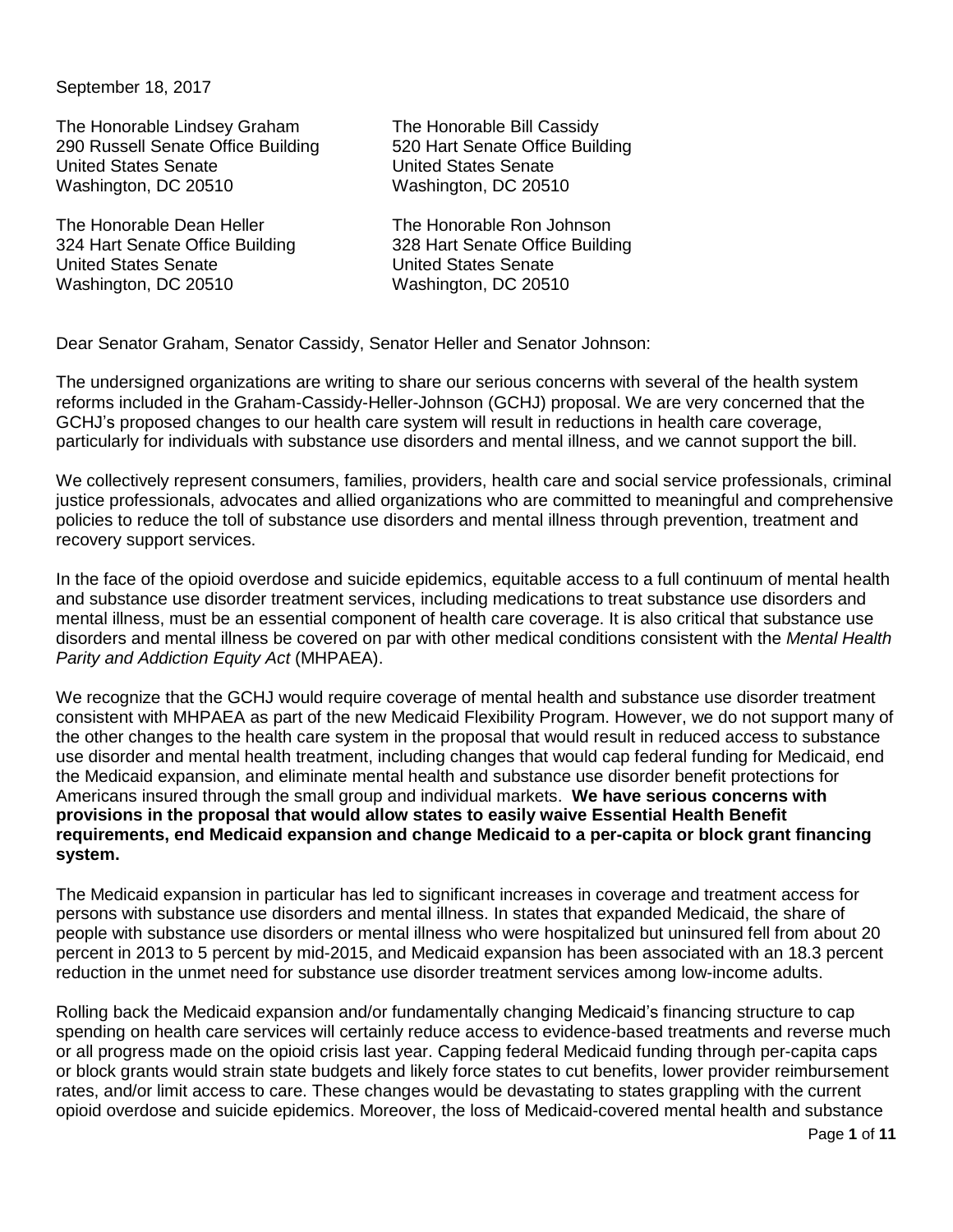use disorder services for adults would result in more family disruption and out-of-home placements for children, significant trauma which has its own long-term health effects and a further burden on a child welfare system that is struggling to meet the current demand for foster home capacity.

The ACA's Medicaid expansion, Essential Health Benefit requirements for mental health and substance use disorder treatment coverage, and extension of parity protections to the individual and small group market have surely reduced the burden of the opioid misuse and overdose and suicide epidemics and saved lives. Substance use disorder and mental health treatment benefits must continue to be available to Americans enrolled in the individual, small and large group markets as well as Medicaid plans and that these benefits are compliant with the *Mental Health Parity and Addiction Equity Act*.

Finally, throughout this process, we implore you to keep in mind how Congressional decisions will affect the millions of Americans suffering from substance use disorders and mental illness who may lose their health care coverage entirely or see reductions in benefits that impede access to needed treatment.

Sincerely,

- 1. 10,000 beds
- 2. Acadia Healthcare
- 3. Adcare Educational Institute
- 4. Addiction Education Society
- 5. Addiction Haven
- 6. Addiction Resource Council
- 7. Addiction Services Council
- 8. Addiction Policy Forum
- 9. Addiction Treatment Center of New England
- 10. Addiction Connections Resource
- 11. Advocates for Recovery Colorado
- 12. Advocates, Inc.
- 13. Alabama Society of Addiction Medicine
- 14. Alano Club of Portland
- 15. Alcohol & Addictions Resource Center
- 16. Alcohol/Drug Council of North Carolina
- 17. Alliance for Strong Families and Communities
- 18. Alternatives Unlimited, Inc.
- 19. Amesbury Psychological Center, Inc.
- 20. American Correctional Association
- 21. American Federation of State, County and Municipal, Employees (AFSCME)
- 22. American Academy of Addiction Psychiatry
- 23. American Art Therapy Association
- 24. American Association for Marriage and Family Therapy
- 25. American Association for the Treatment of Opioid Dependence (AATOD)
- 26. American Association of Child & Adolescent Psychiatry
- 27. American Association on Health and Disability
- 28. American Dance Therapy Association
- 29. American Foundation for Suicide Prevention
- 30. American Group Psychotherapy Association
- 31. American Medical Student Association
- 32. American Mental Health Counselors Association
- 33. American Nurses Association
- 34. American Psychiatric Association
- 35. American Psychological Association
- 36. American Society of Addiction Medicine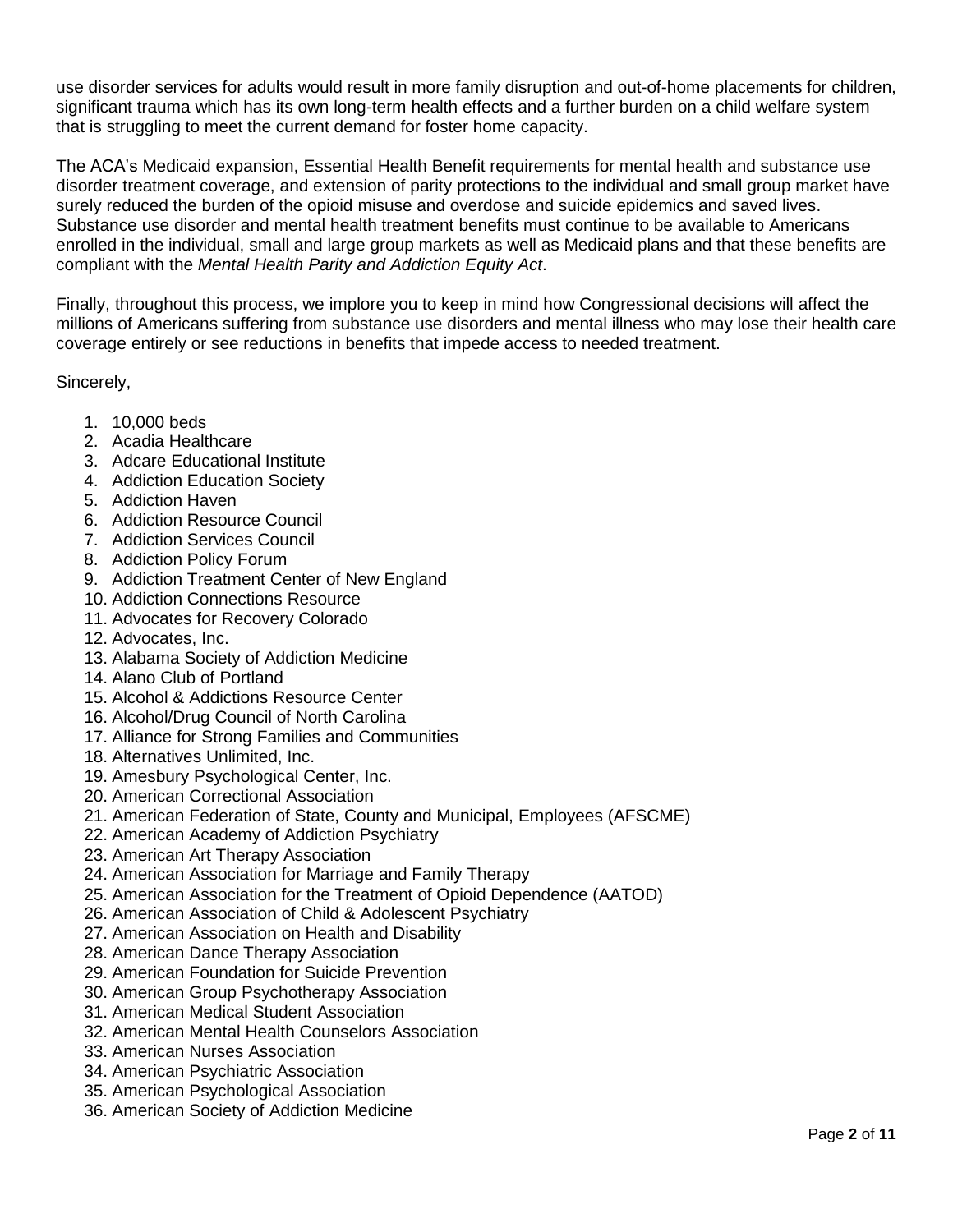- 37. Amida Care
- 38. A New PATH
- 39. Anthony's Act
- 40. Anxiety and Depression Association of America
- 41. Arc of South Norfolk, The
- 42. Arise & Flourish
- 43. Arizona's Children Association
- 44. Arizona Council of Human Service Providers
- 45. Arizona Society of Addiction Medicine
- 46. Arkansas Society of Addiction Medicine
- 47. Association for Ambulatory Behavioral Healthcare
- 48. Association for Behavioral Healthcare of Massachusetts
- 49. Association for Community Affiliated Plans (ACAP)
- 50. Association for Community Human Service Agencies
- 51. Association of Asian Pacific Community Health Organizations (AAPCHO)
- 52. Association of Community Mental Health Centers of Kansas, Inc.
- 53. Association of Flight Attendants CWA, AFL-CIO
- 54. Association of Persons Affected by Addiction (APAA)
- 55. Association of Recovery Schools
- 56. Association of Recovery Community Organizations
- 57. Association of Women's Health, Obstetric and Neonatal Nurses
- 58. A Stepping Stone to Success
- 59. Atlantic Prevention Resources, Inc.
- 60. Avanti Wellness
- 61. Awakening Recovery
- 62. BAMSI
- 63. Bangor Area Recovery Network, Inc.
- 64. Bay Cove Human Services
- 65. Bay State Community Services, Inc.
- 66. Bazelon Center for Mental Health Law
- 67. Behavioral Health Network, Inc.
- 68. Better Life in Recovery
- 69. Bill Wilson Center
- 70. Boston Alcohol and Substance Abuse Programs, Inc.
- 71. Boston Healthcare for the Homeless
- 72. Boston Public Health Commission
- 73. BreakingTheCycles
- 74. Bridge of Central Massachusetts, Inc., The
- 75. Bridgewell
- 76. Brien Center for Mental Health and Substance Abuse Services, The
- 77. Brookline Community Mental Health Center
- 78. Bullhook Community Health Center, Inc.
- 79. Burke Recovery
- 80. California Association of Alcohol and Drug Program Executives (CAADPE)
- 81. California Consortium of Addiction Programs & Professionals
- 82. California Council of Community Behavioral Health Agencies
- 83. California Institute for Behavioral Health Solutions
- 84. California Society of Addiction Medicine
- 85. Cambridge Health Alliance
- 86. Camelot Care Centers, Inc.
- 87. Cape Cod Healthcare Centers for Behavioral Health
- 88. Capital Area Project Vox
- 89. Casa Esperanza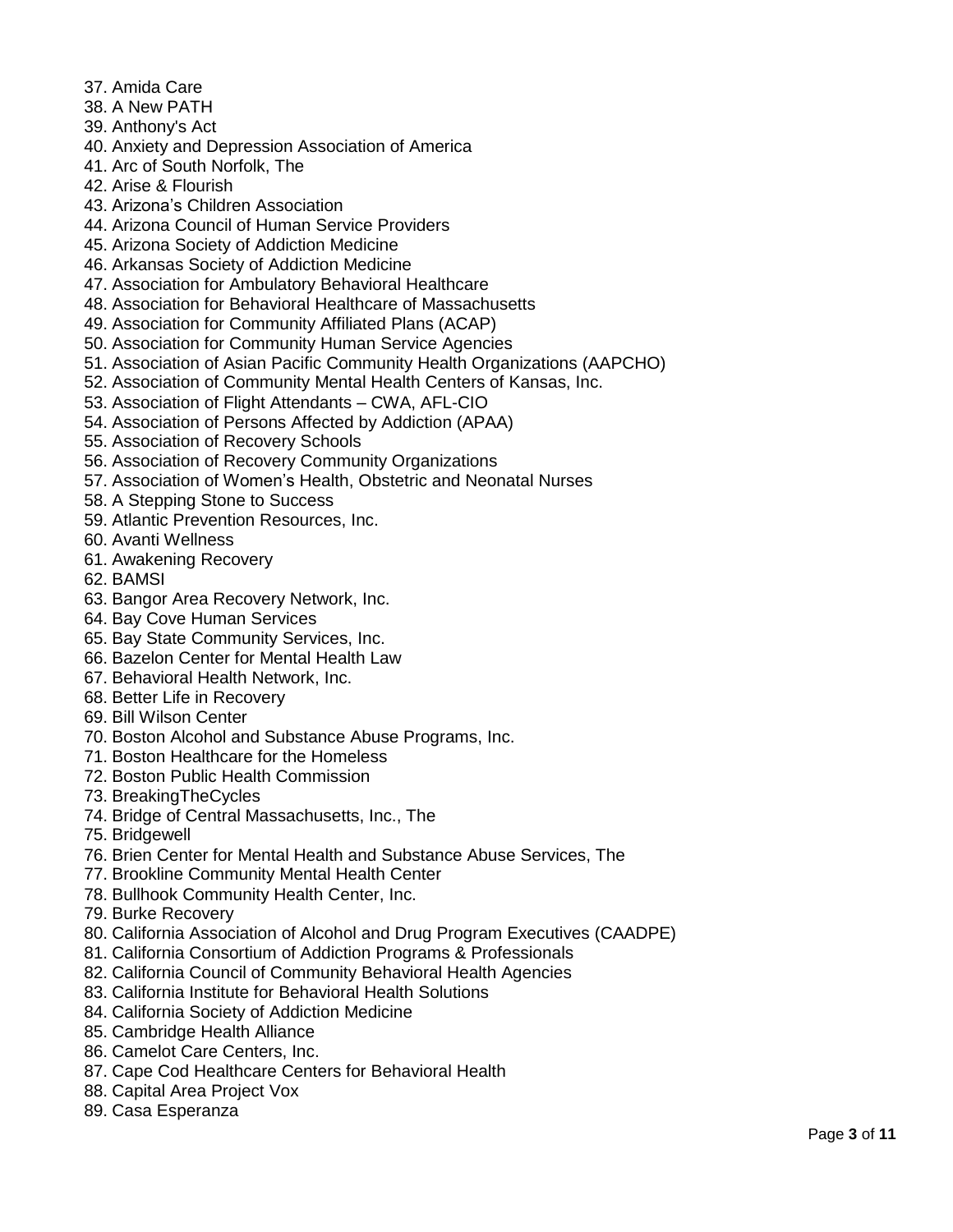- 90. Casa Pacifica Centers for Children and Families
- 91. Catholic Charities Family Counseling and Guidance Center
- 92. Catholic Family Center
- 93. Center for Human Development
- 94. Center for Open Recovery
- 95. Center for Recovery and Wellness Resources
- 96. Central City Concern
- 97. Chautauqua Alcoholism and Substance Abuse Council
- 98. Chicago Recovering Communities Coalition (CRCC)
- 99. Child & Family Services, Inc.
- 100. Child and Family Services of New Hampshire
- 101. Children's Friend, Inc.
- 102. Children's Home Society of Washington
- 103. Children's Law Center
- 104. Children's Services of Roxbury
- 105. CleanSlate Centers
- 106. Clergy for a New Drug Policy
- 107. Clinical and Support Options, Inc.
- 108. Clinical Social Work Association
- 109. Coalition of Addiction Students and Professionals Pursuing Advocacy (CASPPA)
- 110. Colorado Society of Addiction Medicine
- 111. Community Catalyst
- 112. Communities for Recovery
- 113. Community Anti-Drug Coalitions of America (CADCA)
- 114. Community Counseling of Bristol County, Inc.
- 115. Community-Minded Enterprises
- 116. Community Oriented Correctional Health Services (COCHS)
- 117. Community Services Institute
- 118. Community Solutions
- 119. Community Substance Abuse Centers
- 120. Comrades of Hope
- 121. Connecticut Community for Addiction Recovery (CCAR)
- 122. Connecticut Society of Addiction Medicine
- 123. Counselors Obediently Preventing Substance Abuse (COPS)
- 124. Cover2Resources
- 125. Cutchins Programs for Children and Families
- 126. DarJune Recovery Support Services & Café
- 127. Dash for Recovery
- 128. Davis Direction Foundation The Zone
- 129. DC Fights Back
- 130. DC Recovery Community Alliance
- 131. Delphi Behavioral Health Group/MHD
- 132. Desert Eagle Addiction Recovery
- 133. Detroit Recovery Project, Inc.
- 134. Dimock Community Health Center
- 135. Disability Rights Pennsylvania
- 136. Doctors for America
- 137. Doctors for Recovery
- 138. Dorchester Recovery Initiative
- 139. Drug and Alcohol Service Providers Organization of Pennsylvania (DASPOP)
- 140. Drug Policy Alliance
- 141. Drug Prevention Resources
- 142. East Bay Agency for Children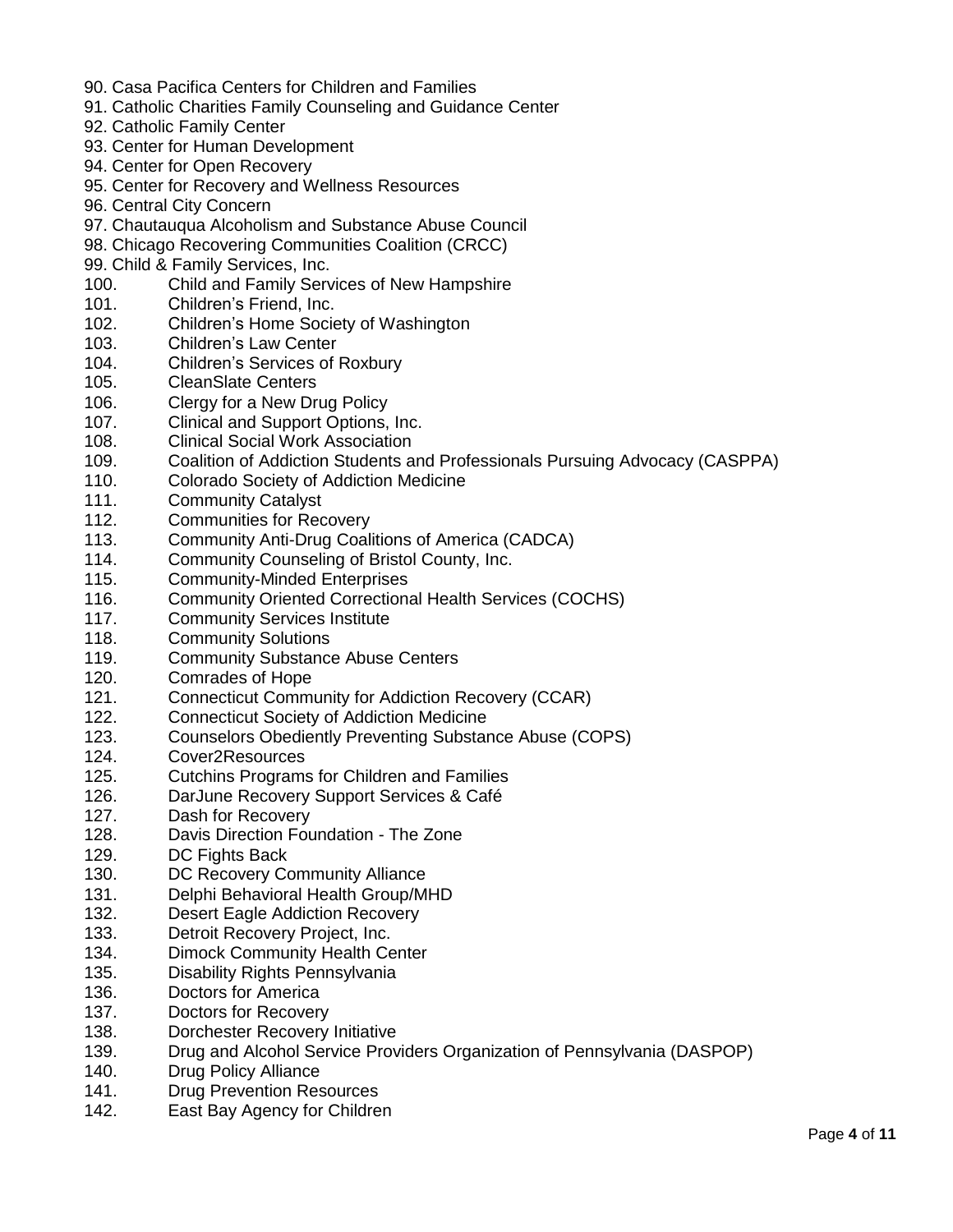| 143. | Easy Does It, Inc.                                                               |
|------|----------------------------------------------------------------------------------|
| 144. | <b>Eating Disorders Coalition</b>                                                |
| 145. | Edinburg Center, The                                                             |
| 146. | <b>Eliot Community Human Services</b>                                            |
| 147. | El Paso Alliance                                                                 |
| 148. | <b>Engaged Recovery Community Services</b>                                       |
| 149. | Faces and Voices of Recovery                                                     |
| 150. |                                                                                  |
| 151. | <b>Facing Addiction</b>                                                          |
| 152. | Family Advocates of Georgia, Inc                                                 |
| 153. | <b>Family Focused Treatment Association</b><br><b>Family Service Association</b> |
| 154. | Family Service of Greater Boston                                                 |
| 155. | <b>FAVOR Greenville</b>                                                          |
| 156. | <b>FAVOR Low Country</b>                                                         |
| 157. | <b>FAVOR Mississippi Recovery Advocacy Project</b>                               |
| 158. | <b>FAVOR Pee Dee</b>                                                             |
| 159. |                                                                                  |
| 160. | <b>FAVOR Tri-County</b><br><b>FED UP! Coalition</b>                              |
| 161. |                                                                                  |
| 162. | Fellowship Foundation Recovery Community Organization                            |
| 163. | Fenway Health<br><b>FHR</b>                                                      |
| 164. |                                                                                  |
| 165. | Florida Society of Addiction Medicine<br><b>Floridians for Recovery</b>          |
| 166. | <b>Foundation for Recovery</b>                                                   |
| 167. | Friends of Recovery - New York                                                   |
| 168. | FSA - Family Service Agency                                                      |
| 169. | <b>Futures of Palm Beach</b>                                                     |
| 170. | <b>G III Associates</b>                                                          |
| 171. | <b>GAAMHA</b>                                                                    |
| 172. | <b>Gandara Center</b>                                                            |
| 173. | Georgia Council on Substance Abuse                                               |
| 174. | Georgia Society of Addiction Medicine                                            |
| 175. | Georgians for a Healthy Future                                                   |
| 176. | Global Alliance for Behavioral Health and Social Justice                         |
| 177. | Gosnold on Cape Cod                                                              |
| 178. | <b>Gould Farm</b>                                                                |
| 179. | <b>Granite Pathways</b>                                                          |
| 180. | Greater Macomb Project Vox                                                       |
| 181. | Greater Philadelphia Association for Recovery Education                          |
| 182. | <b>Great South Bay Coalition</b>                                                 |
| 183. | Greater Cincinnati Recovery Resource Collaborative (GCRRC)                       |
| 184. | <b>Griffin Recovery Enterprises</b>                                              |
| 185. | <b>Harm Reduction Coalition</b>                                                  |
| 186. | Health Management Group, LTD                                                     |
| 187. | <b>High Point Treatment Center</b>                                               |
| 188. | Hillview Mental Health Center, Inc.                                              |
| 189. | <b>HIV Medicine Association</b>                                                  |
| 190. | Home for Little Wanderers, The                                                   |
| 191. | <b>Hope2Gather Foundation</b>                                                    |
| 192. | <b>HOPE for New Hampshire Recovery</b>                                           |
| 193. | <b>Hope House Addiction Services</b>                                             |
| 194. | <b>Horizon Health Services</b>                                                   |
| 195. | IC&RC                                                                            |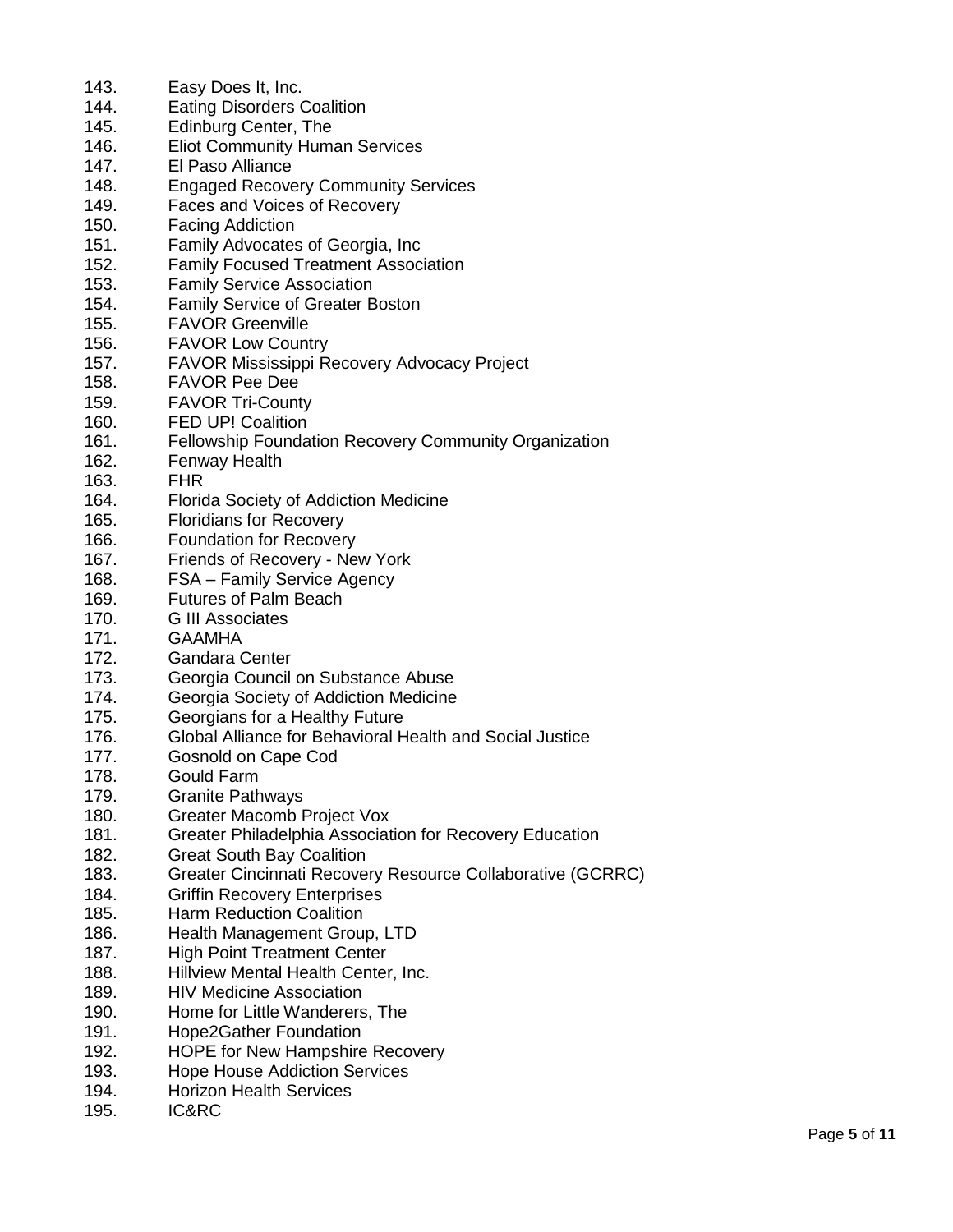| 196. | Indivisible St. Louis                                          |
|------|----------------------------------------------------------------|
| 197. | Illinois Association for Behavioral Health                     |
| 198. | Illinois Association of Rehabilitation Facilities (IARF)       |
| 199. | Indiana Society of Addiction Medicine                          |
| 200. | <b>International Nurses Society on Addictions</b>              |
| 201. | Institute for Health and Recovery                              |
| 202. | Iowa Association of Community Providers                        |
| 203. | <b>Iowa Behavioral Health Association</b>                      |
| 204. | Italian Home for Children, Inc.                                |
| 205. | Jackson Area Recovery Community                                |
| 206. | Jewish Family and Children's Services (JF&CS)                  |
| 207. | Joint Coalition on Health                                      |
| 208. | Jordan's Hope for Recovery                                     |
| 209. | Judge Baker Children's Center                                  |
| 210. | Juneau Recovery Community                                      |
| 211. | Justice Resource Institute (JRI)                               |
| 212. | Ka Hale Pomaika'i                                              |
| 213. | Kentucky Society of Addiction Medicine                         |
| 214. | KEY Program, Inc., The                                         |
| 215. | Kyes 2 a 2 <sup>nd</sup> Chance                                |
| 216. | <b>Lahey Health Behavioral Services</b>                        |
| 217. | Lakeshore Foundation                                           |
| 218. |                                                                |
|      | <b>Latah Recovery Center</b>                                   |
| 219. | <b>Legal Action Center</b>                                     |
| 220. | <b>Lifehouse Recovery Connection</b>                           |
| 221. | <b>Lifeline Connections</b>                                    |
| 222. | Long Island Council on Alcoholism and Drug Dependence, Inc.    |
| 223. | Long Island Recovery Association (LIRA)                        |
| 224. | Lost Dreams Awaken Center, Inc.                                |
| 225. | Lotus Peer Recovery/SoberKerrville                             |
| 226. | Lowell Community Health Center, Inc.                           |
| 227. | Lowell House, Inc.                                             |
| 228. | LUK, Inc.                                                      |
| 229. | Madison County Council on Alcoholism & Substance Abuse         |
| 230. | <b>Magnolia Addiction Support</b>                              |
| 231. | Maine Alliance for Addiction Recovery                          |
| 232. | Mariah's Mission Fund of the Mid-Shor Community Foundation     |
| 233. | <b>Mark Garwood SHARE Foundation</b>                           |
| 234. | <b>Martha's Vineyard Community Services</b>                    |
| 235. | Maryland-DC Society of Addiction Medicine                      |
| 236. | <b>Maryland House Detox</b>                                    |
| 237. | Maryland Recovery Organization Connecting Communities (M-ROCC) |
| 238. | Massachusetts Organization for Addiction Recovery (MOAR)       |
| 239. | Massachusetts Society of Addiction Medicine                    |
| 240. | <b>Maxed Out Drug Prevention</b>                               |
| 241. | <b>McShin Foundation</b>                                       |
| 242. | <b>Mental Health Association</b>                               |
| 243. | Message Carriers of Pennsylvania, Inc.                         |
| 244. | <b>Messengers of Recovery Awareness</b>                        |
| 245. | <b>MHA of Greater Lowell</b>                                   |
| 246. | Michigan's Children                                            |
| 247. | Michigan Recovery Voices                                       |
|      |                                                                |

248. Michigan Society of Addiction Medicine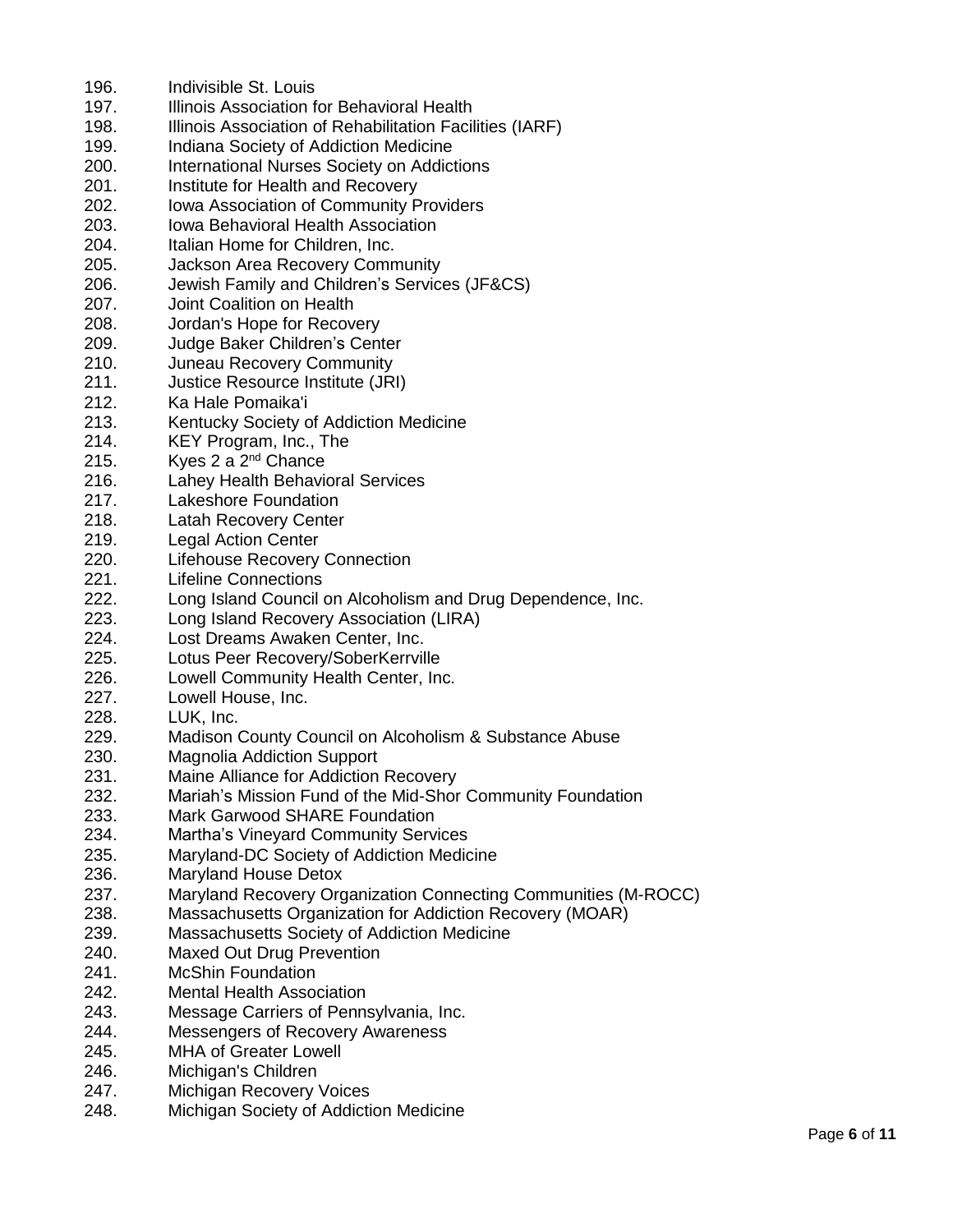249. Middlesex Human Service Agency, Inc 250. Mid-Michigan Recovery Services, Inc. 251. Midwest Society of Addiction Medicine 252. Mi-HOPE - Michigan Heroin & Opiate Prevention and Education 253. Minnesota Association of Community Mental Health Programs (MACMHP) 254. Minnesota Recovery Connection 255. Minnesota Society of Addiction Medicine 256. Missouri Recovery Network 257. MOBER 258. Mountain View Prevention Services, Inc. 259. NAADAC – the Association for Addiction Professionals 260. National Alliance for Medication-Assisted Recovery (NAMA) 261. National Alliance for Recovery Residences 262. National Alliance on Mental Illness 263. National Alliance on Mental Illness – San Mateo County 264. National Alliance to Advance Adolescent Health 265. National Alliance to End Homelessness 266. National Association for Rural Mental Health 267. National Association of Addiction Treatment Providers 268. National Association of Clinical Nurse Specialists 269. National Association of Pediatric Nurse Practitioners 270. National Association of Social Workers (NASW) 271. National Association of State Mental Health Program Directors (NASMHPD) 272. National Association for Children's Behavioral Health 273. National Association for Rural Mental Health 274. National Association of County Behavioral Health and Developmental Disability Directors 275. National Association of County & City Health Officials 276. National Association of Social Workers (NASW) 277. National Black Justice Coalition 278. National Council for Behavioral Health 279. National Center on Addiction and Substance Abuse 280. National Council on Alcoholism and Drug Dependence 281. National Council on Alcoholism and Drug Dependence of E. San Gabriel & Pomona Valleys 282. National Council on Alcoholism and Drug Dependence--Greater Phoenix 283. National Council on Alcoholism and Drug Dependence – Maryland 284. National Council on Alcoholism and Drug Dependence – San Diego 285. National Council on Alcoholism and Drug Dependence of the San Fernando Valley 286. National Council on Alcoholism and Drug Abuse-St. Louis Area 287. National Disability Rights Network 288. National Federation of Families for Children's Mental Health 289. National Health Care for the Homeless Council 290. National League for Nursing 291. National Safety Council 292. National Viral Hepatitis Roundtable 293. Navigate Recovery Gwinnett 294. Nevada Society of Addiction Medicine 295. New Futures and New Futures Kids Count 296. New Jersey Association of Mental Health and Addiction Agencies, Inc. 297. New Jersey Society of Addiction Medicine 298. New Life Counseling & Wellness Center, Inc. 299. New Mexico Society of Addiction Medicine 300. New York Association of Psychiatric Rehabilitation Services 301. New York Society of Addiction Medicine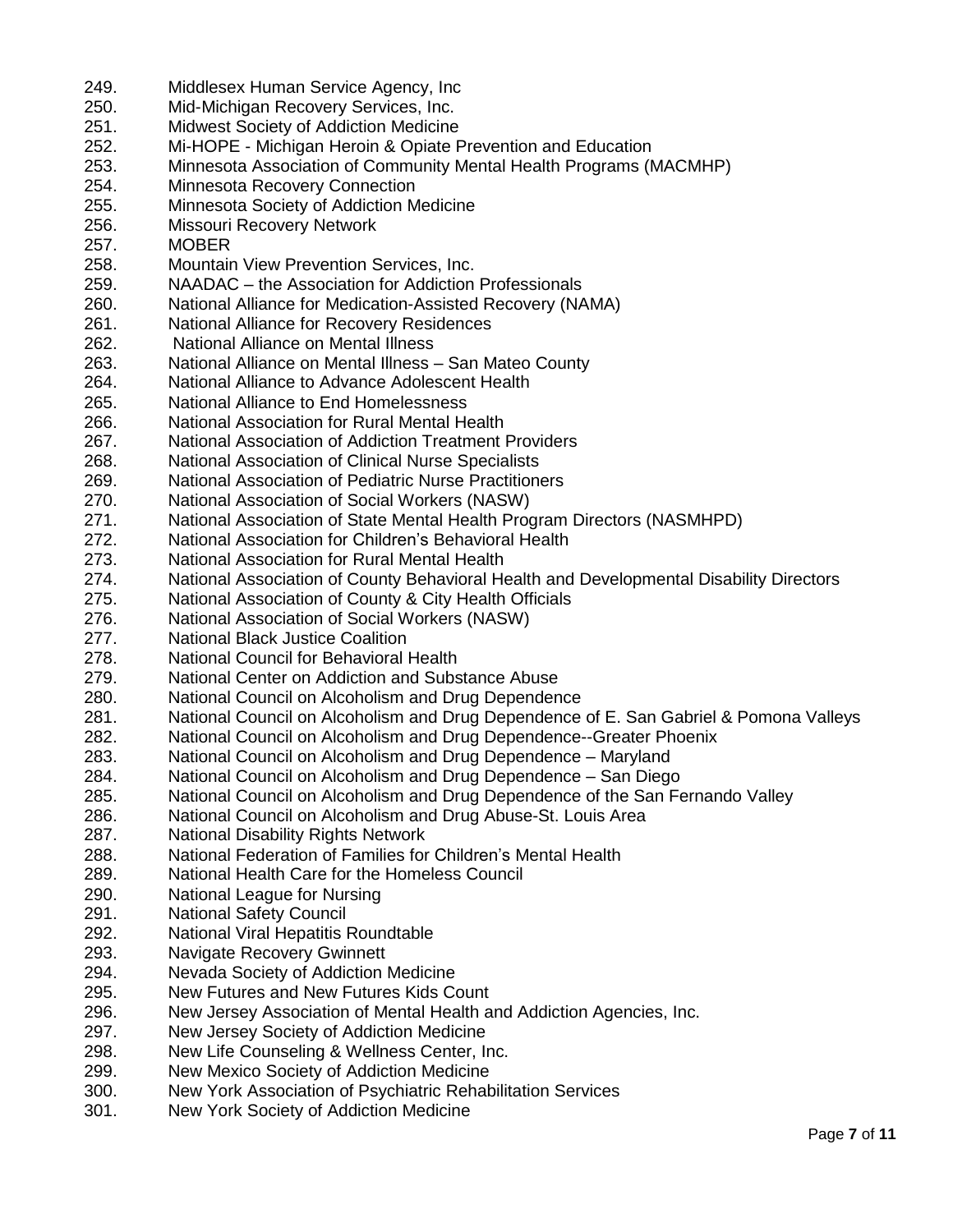- 302. New York State Council for Behavioral Health
- 303. NFI Massachusetts, Inc.
- 304. NMSAS Recovery Center
- 305. No Health without Mental Health
- 306. North Charles, Inc.
- 307. North Cottage Program, Inc.
- 308. Northeast Center for Youth and Families, The
- 309. Northern New England Society of Addiction Medicine
- 310. Northern Ohio Recovery Association (NORA)
- 311. Northwest Indian Treatment Center
- 312. North Suffolk Mental Health Association, Inc.
- 313. Northern Rivers Family Services
- 314. North Carolina Society of Addiction Medicine (NCSAM)
- 315. O'Brien House
- 316. Ohio Recovery Housing
- 317. Ohio Society of Addiction Medicine (OHSAM)
- 318. Oklahoma Citizen Advocates for Recovery & Treatment Association (OCARTA)
- 319. Old Colony YMCA
- 320. Open Doorway of Cape Cod
- 321. Opportunity House, Inc
- 322. Oregon Recovery High School
- 323. Oregon Society of Addiction Medicine
- 324. Overcoming Addiction Radio
- 325. Parity Implementation Coalition
- 326. Partnership for Drug-Free Kids
- 327. Partners in Prevention/National Council on Alcoholism and Drug Dependence of Hudson
	- County, Inc.
- 328. P.E.E.R Wellness Center, Inc.
- 329. PEER360 Recovery Alliance
- 330. Pennsylvania Recovery Organization Achieving Community Together (PRO-ACT)
- 331. Pennsylvania Recovery Organizations Alliance (PRO-A)
- 332. Pennsylvania Society of Addiction Medicine
- 333. People Advocating Recovery PAR
- 334. Phoenix Houses of New England
- 335. Phoenix Multisport Boston
- 336. Pine Street Inn
- 337. Pivot, Alcohol and Substance Abuse Council of Jefferson County, Inc.
- 338. PLR Athens
- 339. Pretrial Justice Institute
- 340. Prevention Network OCAA
- 341. Psychiatric Rehabilitation Association
- 342. Putnam Family & Community Services, Inc.
- 343. RASE Project
- 344. REAL- Michigan (Recovery, Education, Advocacy & Leadership)
- 345. Recover Project/Western MA Training
- 346. Recovery Allies Of West Michigan
- 347. RecoveryATX
- 348. Recovery Café Seattle
- 349. Recovery Community Foundation of Forsyth
- 350. Recovery Communities of North Carolina
- 351. Recovery Community of Durham
- 352. Recovery Consultants of Atlanta
- 353. Recovery Data Solutions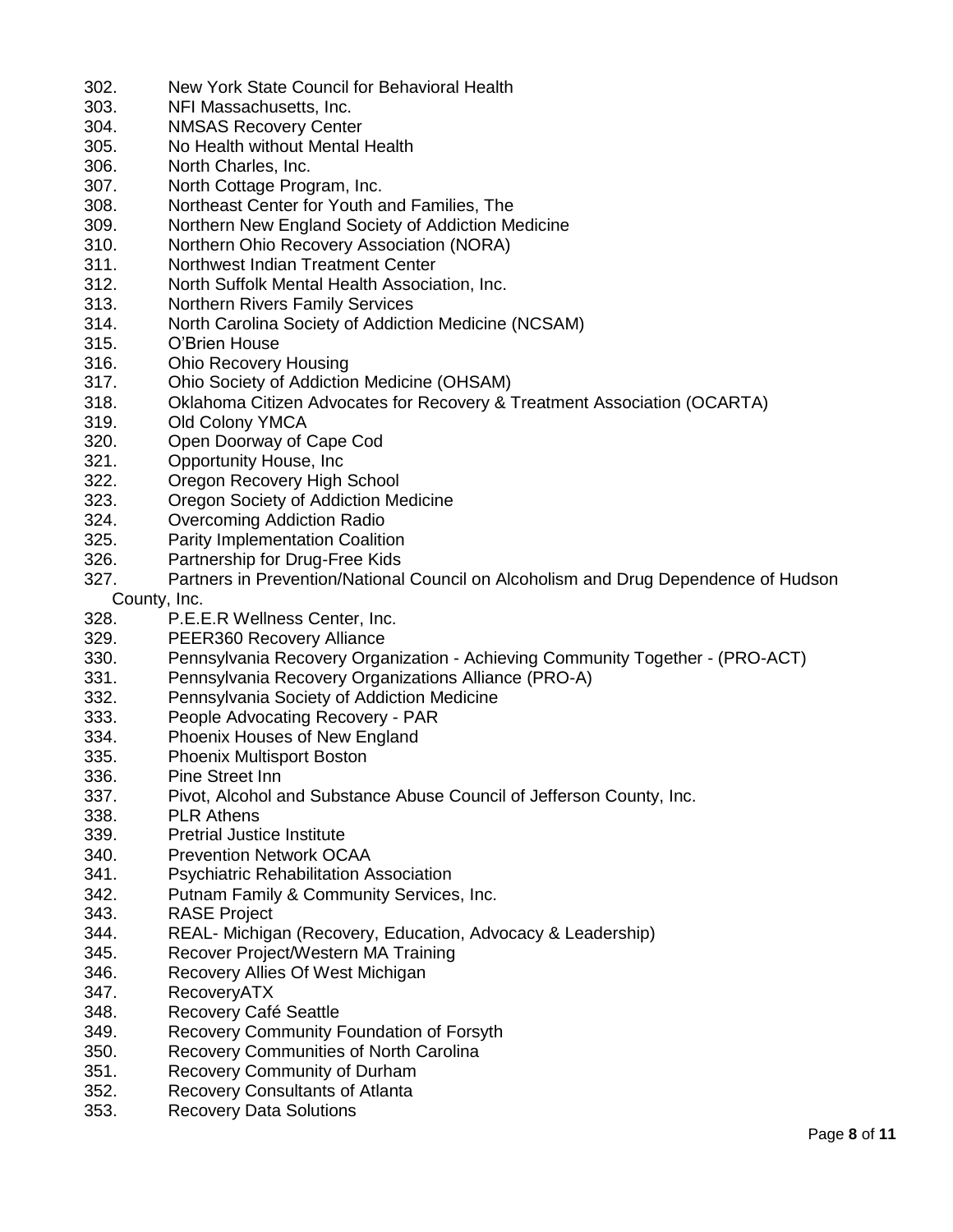| 354. | Recovery - Friendly Taos County                                    |
|------|--------------------------------------------------------------------|
| 355. | Recovery Idaho, Inc.                                               |
| 356. | Recovery is Happening                                              |
| 357. | RecoveryNC (Governors Institute on Substance Abuse)                |
| 358. | Recovery Point at HER Place                                        |
| 359. | <b>Recovery Point of Bluefield</b>                                 |
| 360. | <b>Recovery Point of Charleston</b>                                |
| 361. | <b>Recovery Point of Huntington</b>                                |
| 362. | <b>Recovery Point of Parkersburg</b>                               |
| 363. | Recovery Point of West Virginia                                    |
| 364. | <b>Recover Wyoming</b>                                             |
| 365. | reGROUP                                                            |
| 366. |                                                                    |
|      | Rhode Island Communities for Addiction Recovery Efforts (RICAREs)  |
| 367. | <b>Riverside Community Care</b>                                    |
| 368. | Robby's Voice                                                      |
| 369. | <b>ROCovery Fitness</b>                                            |
| 370. | Rockland Council on Alcoholism and Other Drug Dependence, Inc.     |
| 371. | Sandusky Artisans Recovery Community Center                        |
| 372. | Sandy Hook Promise                                                 |
| 373. | <b>Serenity Sistas</b>                                             |
| 374. | <b>ServiceNet</b>                                                  |
| 375. | Shatterproof                                                       |
| 376. | <b>SMART Recovery</b>                                              |
| 377. | S.O.A.R™ Yoga (Success Over Addiction and Relapse)                 |
| 378. | Solano Recovery Project                                            |
| 379. | Solutions Recovery, Inc.                                           |
| 380. | <b>Sonoran Prevention Works</b>                                    |
| 381. | South Arkansas Regional Health Center, Inc                         |
| 382. | Sound Community Services, Inc.                                     |
| 383. | South Middlesex Opportunity Council, Inc. (SMOC)                   |
| 384. | South Bay Community Services                                       |
| 385. | South Carolina Society of Addiction Medicine                       |
| 386. | South Central Human Relations Center                               |
| 387. | South End Community Health Center                                  |
| 388. | South Shore Mental Health                                          |
| 389. | Southwest Washington Recovery Coalition                            |
|      |                                                                    |
| 390. | Spectrum Health Systems, Inc.                                      |
| 391. | SpiritWorks Foundation                                             |
| 392. | <b>Springfield Recovery Community Center</b>                       |
| 393. | <b>Springs Recovery Connection</b>                                 |
| 394. | <b>SSTAR</b>                                                       |
| 395. | <b>STEP Industries</b>                                             |
| 396. | Steppingstone, Incorporated                                        |
| 397. | <b>Steve Rummler Hope Network</b>                                  |
| 398. | <b>Student Assistance Services Corp</b>                            |
| 399. | Substance Use and Mental Health Leadership Council of Rhode Island |
| 400. | Technical Assistance Collaborative, Inc.                           |
| 401. | <b>Tennessee Society of Addiction Medicine</b>                     |
| 402. | <b>Texas Society of Addiction Medicine</b>                         |
| 403. | The Addict's Parents United (TAP United)                           |
| 404. | The Alliance                                                       |
| 405. | The Ammon Foundation                                               |
| 406. | The Bridge Foundation                                              |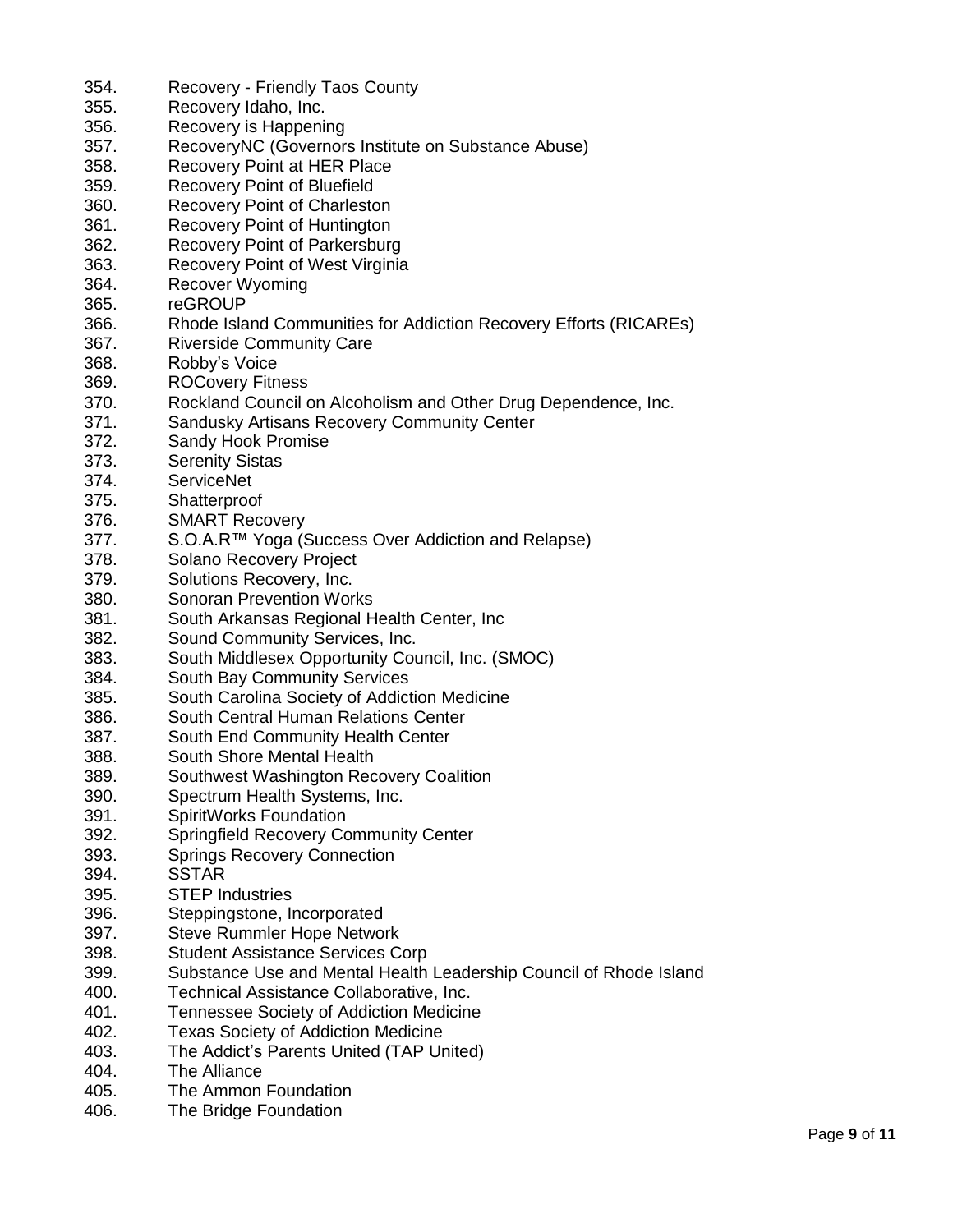| 407.         | The Bridge Way School                                                                                   |
|--------------|---------------------------------------------------------------------------------------------------------|
| 408.         | The Campaign for Trauma-Informed Policy and Practice                                                    |
| 409.         | The Chris Atwood Foundation                                                                             |
| 410.         | The Council on Alcohol and Drug Abuse                                                                   |
| 411.         | The Council on Alcohol & Drug Abuse for Greater New Orleans                                             |
| 412.         | The DOOR - DeKalb Open Opportunity for Recovery                                                         |
| 413.         | The Global Alliance for Behavioral Health and Social Justice                                            |
|              |                                                                                                         |
| 414.         | The Kennedy Forum                                                                                       |
| 415.         | The Ohana Center                                                                                        |
| 416.         | The Peggie & Paul Shevlin Family Foundation                                                             |
| 417.         | The Recovery Channel                                                                                    |
| 418.         | The Rest of Your Life                                                                                   |
| 419.         | The Trevor Project                                                                                      |
| 420.         | The Village Family Services                                                                             |
| 421.         | The Village Project, Inc.                                                                               |
| 422.         | There Is No Hero In Heroin Foundation                                                                   |
| 423.         | Tia Hart Recovery Community Program                                                                     |
| 424.         | T.O.R.C.H Inc.                                                                                          |
| 425.         | Toward Independent Living and Learning, TILL, Inc.                                                      |
| 426.         | <b>Transforming Youth Recovery</b>                                                                      |
| 427.         | <b>Treatment Communities of America</b>                                                                 |
| 428.         | <b>Trilogy Recovery Community</b>                                                                       |
| 429.         | True Recovery, LLC                                                                                      |
| 430.         | <b>Trust for America's Health</b>                                                                       |
| 431.         | <b>Turning Point Center of Central Vermont</b>                                                          |
| 432.         | Two Guys and a Girl                                                                                     |
| 433.         | <b>UMass Memorial Community Healthlink, Inc.</b>                                                        |
| 434.         | United Methodist Church - General Board of Church and Society                                           |
| 435.         | Utah Support Advocates for Recovery Awareness (USARA)                                                   |
| 436.         | <b>Valley Hope</b>                                                                                      |
| 437.         | Veterans Inc.                                                                                           |
| 438.         | Vermont Council of Developmental and Mental Health Services                                             |
| 439.         | <b>Vermont Recovery Network</b>                                                                         |
| 440.         | Victory Programs, Inc.                                                                                  |
| 441.         | Vinfen                                                                                                  |
| 442.         | Virginia Association of Recovery Residences                                                             |
| 443.         | Voice for Adoption                                                                                      |
| 444.         | Voices of Hope for Cecil County                                                                         |
| 445.         | Voices of Recovery San Mateo County                                                                     |
| 446.         | Volunteers of America of Massachusetts, Inc.                                                            |
| 447.         | WAI-IAM, Inc. and RISE Recovery Community                                                               |
| 448.         | Walker, Inc.                                                                                            |
| 449.         | Washtenaw Recovery Advocacy Project (WRAP)                                                              |
| 450.         | <b>Washington Federation of State Employees</b>                                                         |
| 451.         | <b>Washington Recovery Alliance</b>                                                                     |
| 452.         | Washington Society of Addiction Medicine                                                                |
| 453.         | <b>Watershed Treatment Programs</b>                                                                     |
| 454.         | Wayside Youth & Family Support Network                                                                  |
| 455.         | <b>WEConnect</b>                                                                                        |
| 456.         | <b>Wellspring Recovery Services</b>                                                                     |
|              |                                                                                                         |
| 457.<br>458. | West Virginia Society of Addiction Medicine<br>WholeLife Recovery Community/ Arizona Recovery Coalition |
|              |                                                                                                         |

459. Wisconsin Recovery Community Organization (WIRCO)